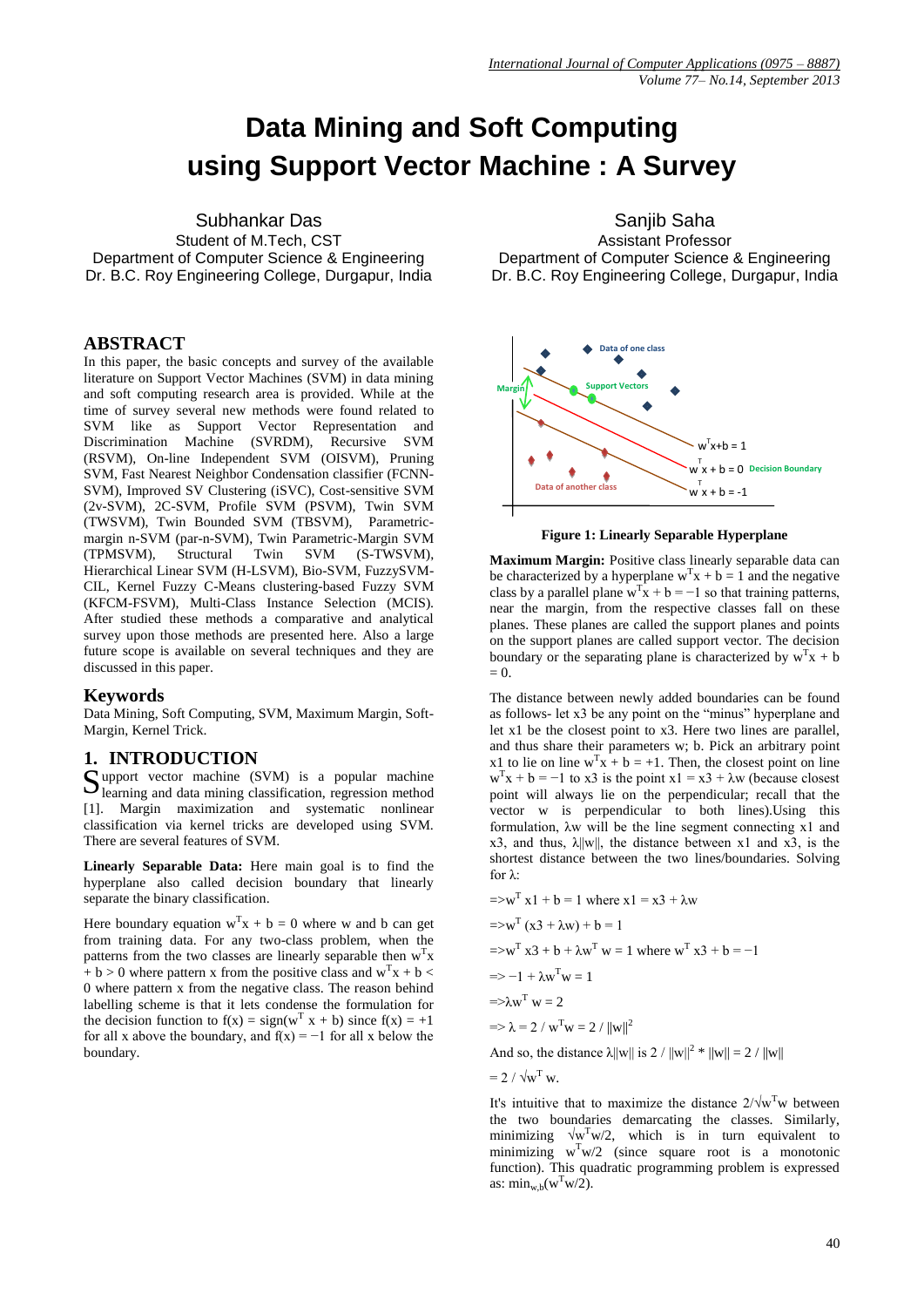

**Figure 2: Optimal Hyperplane**

**Soft-margin Extension:** Here the case is considered where data is not perfectly linearly separable. For instance, it cannot be guaranteed that all the data points are correctly labeled, so allow some data points of one class to appear on the other side of the boundary. Slack variables introduced- an $\varepsilon_i \geq 0$  for each  $X_{1}$ . The quadratic programming problem becomes:  $\min_{w, b, \varepsilon} (w^Tw/2) + C \sum_i \varepsilon_i$ 

**Nonlinear Decision Boundary:** It is possible that the two classes are not linearly separable. In that case, the decision boundary can be non-linear. In general, a non-linear function can be represented by a linear function. Mapping the data vectors,  $x_i$ , into a higher-dimension (even infinite) feature space may make them linearly separable in that space (whereas they may not be linearly separable in the original space). The formulation of the quadratic programming problem is as above, but with all  $x_i$  replaced with  $\mu(x_i)$ , where µ provides the higher-dimensional mapping. So the standard SVM formulation will be:  $\min_{w, b, \varepsilon} (w^Tw/2) + C \sum_i \varepsilon_i$ .

**Linearly Nonseparable:** It is possible that the classes may not be linearly separable in some cases. To solve this, convert the d-dimensional patterns into D-dimensional patterns where D>d.



**Figure 3: Linearly Non-separable Hyperplane**

**Kernel Trick:** A higher-dimension space is required for working (and potentially even an infinite-dimensional space), calculating  $\mu(x_i)^T \mu(x_j)$  may be intractable. However, it turns out that there are special kernel functions that operate on the lower dimension vectors  $x_i$  and  $x_j$  to produce a value equivalent to the dot product of the higher-dimensional vectors.

Support vector machines are widely used in fraud credit card detection, finger print matching, handwritten digit recognition etc. SVMs have also been successfully applied to an increasingly wide variety of biological applications. A common biomedical application of support vector machines is

the automatic classification of microarray gene expression profiles.

### **2. DATA MINING AND SVM**

**Data Mining** refers to the process or method that extracts or mines interesting knowledge or patterns from large amounts of data [2]. Knowledge Discovery from Data or KDD is referred as synonym of data mining. Data Mining can be categorized in following ways: Association, Classification, Clustering, Regression, and Outlier Detection. **Association** gives the correlation between frequent items or patterns and generates certain rules based on support, confidence value of frequent items. **Classification**, classifies test data applying classification model after training of the data which have predefined class. Therefore, it is called supervised learning. **Clustering** groups similar types of data or patterns in clusters. In clustering, data have no pre-defined class. Hence it is called unsupervised learning. **Regression** is a statistical method that predicts the value of a dependent variable from one or more independent variables where the variables are numeric. **Outlier** is that the data objects which deviates significantly or inconsistent from the normal objects as if it were generated by a different mechanism. To detect outliers, the behavior of individual objects and groups of objects should be known.

In this paper the review and survey of SVMs in the fields of data mining are provided. After surveyed on various recent or past research papers on SVMs, here a list of summary of those papers are given and from reference the reader can easily get the detail about those paper on which he/she will find interest. From available future work, the reader can easily extend that particular papers method or idea for better results in future.

A new hierarchical design method, weighted support vector (WSV) k-means clustering is used to design a binary hierarchical classification structure [3]. It automatically selects separate classes at each node in hierarchy. An SVRDM (Support Vector Representation and Discrimination Machine) classifier is used at each node in hierarchy. It offers generalization and good rejection of unseen false objects. The new method and SVRDM binary classifiers both operate in high dimensional space and can find the cause of best rejection by Gaussian kernel. This hierarchical classifier gives better perfect classification  $P_C$  and false alarm  $P_{FA}$  than standard one-vs-rest classifiers for its simplicity and it is more efficient in computation.

A recursive SVM (RSVM) with several orthogonal directions best separates data with maximum margin [4]. Theoretical analysis proved that completely orthogonal basis can be derived in feature subspace spanned by training samples. Through RSVM a new dimensionality reduction technique is achieved based on multilevel maximum margin components. Compared with linear discriminant analysis (LDA) and regular SVM this method has no singularity problems.

Modification of v-support vector machines (v-SVM) for regression and classification is described here; parametric insensitive/margin model usage with an arbitrary shape is demonstrated [5]. A new regression algorithm par-v-SVR automatically adjusts a flexible parametric-insensitive zone of arbitrary shape and minimal radius to include given data by using a parametric-insensitive loss function. This algorithm is useful in case of noise is heteroscedastic. Based on this algorithm a new algorithm can be developed named par-v-SVC for classification and it uses a parametric-margin model of arbitrary space.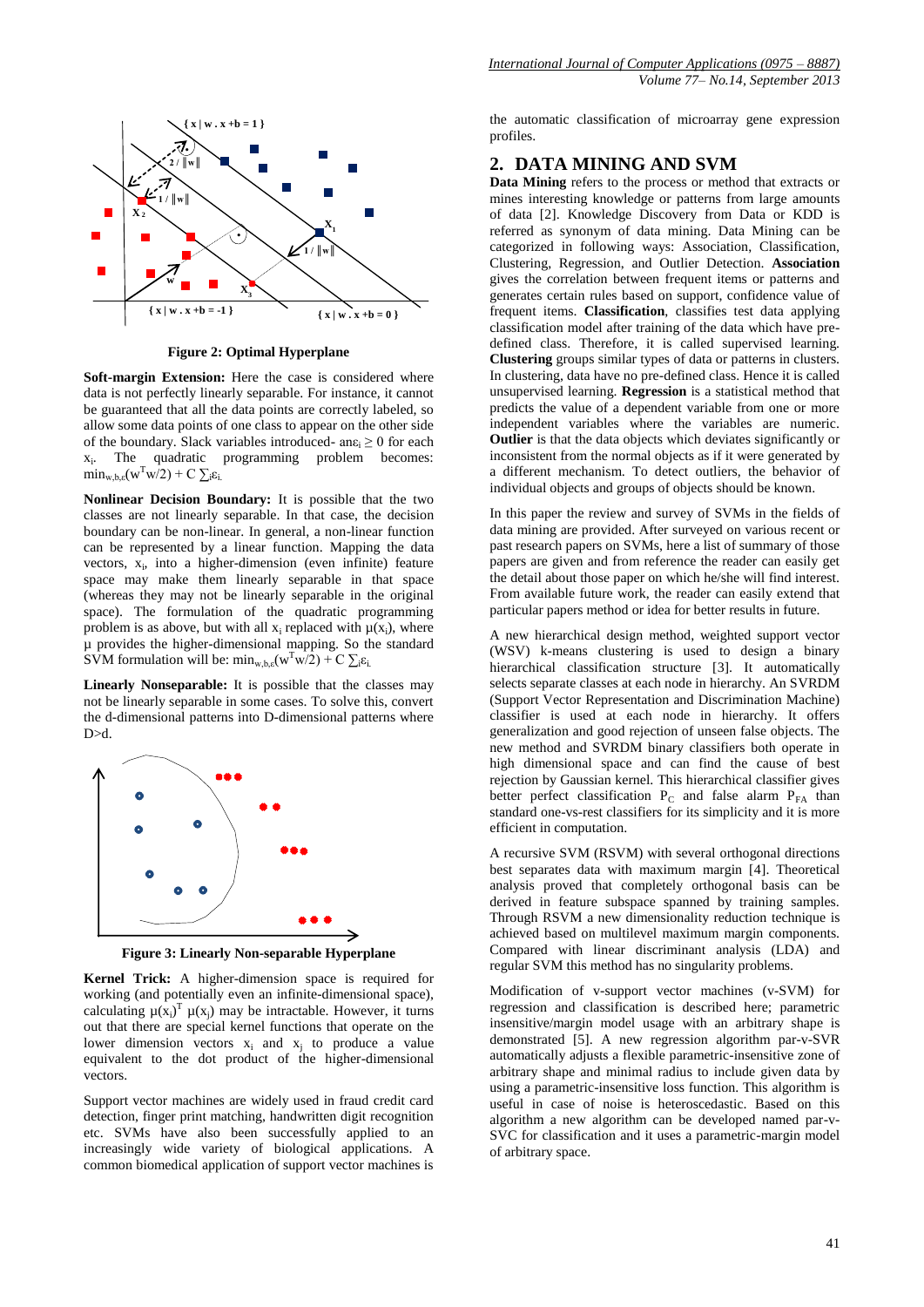A convex energy-based framework is introduced to jointly perform feature selection and SVM parameter learning for linear and non-linear kernels by using a convex method [6]. The proposed framework is related to L1-SVMs and provided theoretical justification for its use as a feature selection method. This method gives better result in classification when it produces SVM classifiers which used sparse sets of features and support vectors.

On-line independent support vector machines (OISVMs) approximately converges to standard SVM solution each time new observations are added; approximation is controlled via a user-defined parameter [7]. It takes less time and less space and gives better accuracy. Here the optimization problem is solved by an incremental algorithm; it gives benefit as it has small size of basic set. It gives better results in case of place recognition in an indoor environment and human grasping classification. OISVM able to perform continuous learning on data collected on a span of time up to several months but at this time it is not possible to use them with a truly neverending stream of data, since all training sample must anyway be retained. To achieve this problem is another future scope.

It is a practical and effective method of pruning SVM classifiers that is developed systematically [8]. The pruning process circumvents the problem of explicitly discerning SVs in the high-dimensional feature space and does not involve local minima. This pruning method is able to extract a more compact SVM architecture without affecting the performance of the trained SVM. The pruning method can be used for incremental online training.

FCNN-SVM classifier combines the support vector machine (SVM) approach and the fast nearest neighbor condensation classification rule (FCNN) for making SVMs practical usage on large amount of data [9]. FCNN works faster on very large and multidimensional data sets and the requirement of SVs is more than halved compared to SVM. It is used when fast response time is a basic requirement. This classifier reduces the training time very efficiently and the loss of accuracy is very minimal respect to standard SVM.

In this algorithm a multidimensional feasible space for the optimality condition is used to solve the tracking problem [10]. It can handle datasets in an efficient way. Data sets are characterized by the presence of linearly dependent points, duplicate points, or nearly duplicate points. It gives better result compared to SVM-path algorithm in case of dealing with data sets.

In this paper it is proved that Improved Support Vector Clustering (iSVC) overcomes two bottlenecks well [11]. And compared to some common clustering methods it gives better efficiency on performance and it opens a broad way of applications for SVC. iSVC consists of a reduction strategy and a new labeling approach which is based on geometric property of feature space. Experiments show that a good behavior of iSVC overcomes two bottlenecks and performs fine on clustering applications.

LSVM constructs multiple linear SVMs instead of building sophisticated global model from training data, each linear SVM is designed to accurately classify a given test example [12]. For reducing high computational cost an efficient LSVM is introduced, named Profile SVM (PSVM). A framework is proposed for PSVM that performs better over both KNN and nonlinear SVM. PSVM minimizes the computational time by extracting a small number of clusters using a supervised algorithm called MagKmeans.

Here this is an extension of incremental decremental algorithm which efficiently works for simultaneous update of multiple data points in case of online learning [13]. This is specially useful for online SVM learning and in that case we have to remove old data points and add new data points in a short time. In this multiple update algorithm the number of break points is much smaller than that of single update algorithm. In many situations it is also faster than LIBSVM (Library for Support Vector Machine) and gives more accurate result.

Minimax and Neyman-Pearson classification can be optimized in a straightforward way using a cost-sensitive Support Vector Machines (2v-SVM) and smoothed the crossvalidation error estimates with compare to usual cost-sensitive Support Vector Machines (2C-SVM) [14]. Simple smoothing techniques lead to significantly improved error estimates, which translate into better parameter selection and a dramatic improvement in performance. This smoothing approach also performs a weighted local averaging to reduce outlying estimates.

When the likelihoods are unknown and training dataset is given but no equivalent result to the Neyman–Pearson lemma to take a unique decision for *K* test samples, there are two alternatives to solve this problem [15]. First, the consensus decision takes the posterior probability estimates to predict a single label for  $\overline{K}$  test samples, and second, build a new classifier that directly computes the label for *K* test samples. Second approach need to define an extended input space training set and incorporate the known symmetries in the classifier and gives more accurate results, as it only requires an accurate classification boundary, while the former needs an accurate posterior probability estimate for the whole input space.

Here introduced a time-adaptive support vector machine (TA-SVM), is a new method for generating adaptive classifiers, capable of learning concepts that change with time [16]. Compared to other several problems including well-known STAGGER dataset and the real-world electricity pricing domain, shows the good performance on TA-SVM in all tested situations. At present studying the application of TA-SVM in real problems in slowly drifting systems is particularly for fault prediction in critical mechanical systems.

This TPMSVM, in the spirit of the twin support vector machine (TWSVM), determines indirectly the separating hyperplane through a pair of nonparallel parametric-margin hyperplanes solved by two smaller sized support vector machine (SVM)-type problems [17]. This TPMSVM is suitable for many cases, especially when the data has heteroscedastic error structure. The experimental results on several artificial and benchmark datasets proved that the TPMSVM obtains fast learning speed, and also shows good generalization. Recently presented a sparse TSVR in primal space based on a simple back-fitting strategy. The same concept can be applied in the TPMSVM to improve the sparsity of its parametric margin hyperplanes.

Tuning of the regularization parameter *C* is a well-known process in the implementation of a support vector machine (SVM) classifier [18]. This tuning process determines the global minima C values of common validation functions for SVM classifier over a validation set or cross-validation set. This was possible because the SVM solution path for a range of C values could be computed. When the solution of the SVM solution path is available, the approach is generally very fast.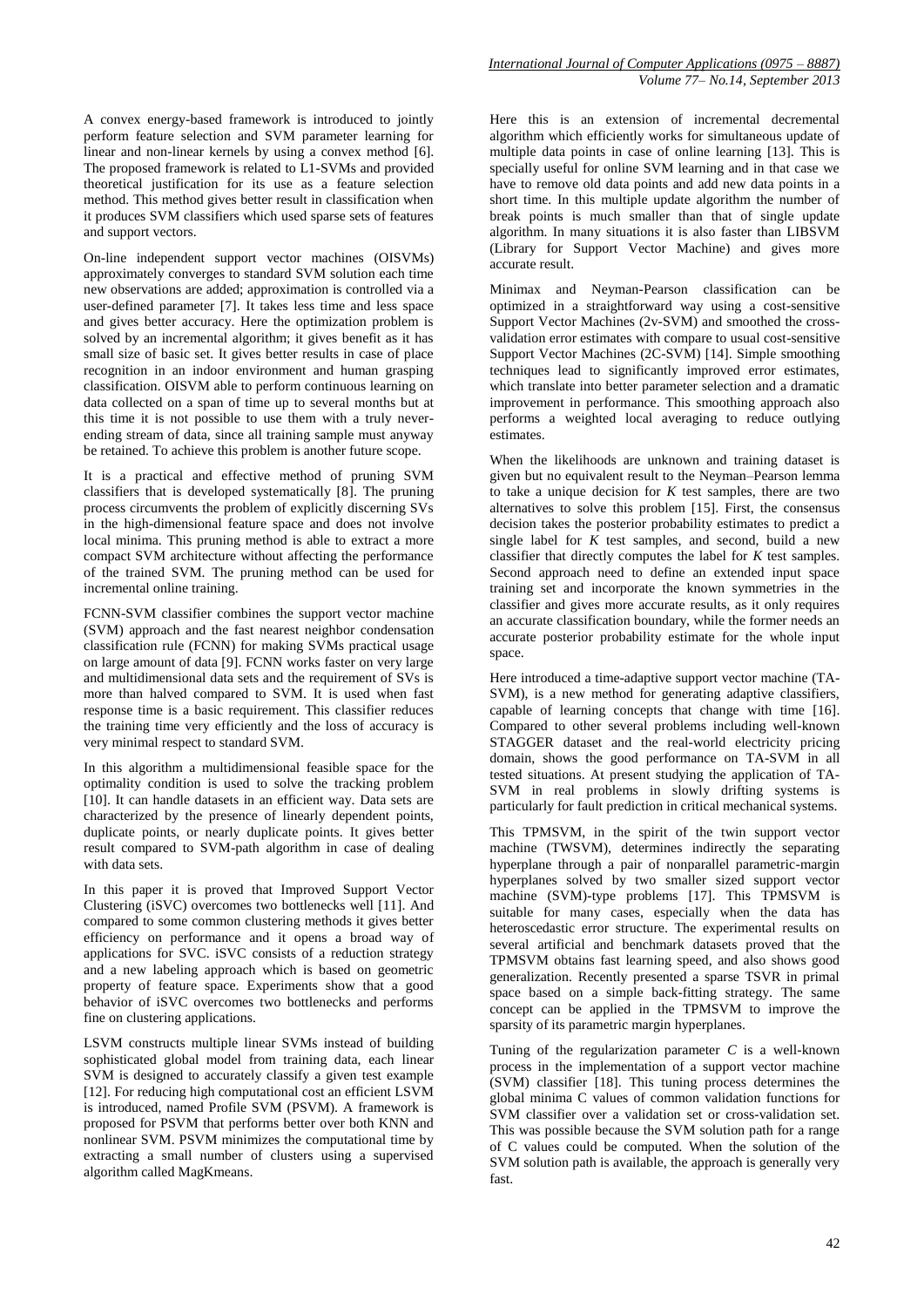In this paper, unify classifiers into a common framework from the concept of "structural granularity" and the formulation for optimization problems are described [19]. By exploiting the quadratic programming (QP) and second-order cone programming (SOCP) methods and deriving a novel large margin classifier a new classifier is produced namely structural regularized support vector machine (SRSVM). A novel algorithm SRSVM was derived from the cluster granularity in the frame work, it captures the data structural information within individual classes by some clustering strategies. The corresponding optimization problem follows the same QP formulation as SVM. The experimental results proved that SRSVM gives better results compared to the stateof-the-art algorithms in the framework. There are several future scopes are present in the paper:

- a) **Additional generalization:** The combinations of different granularities, such as cluster granularity and point granularity, may lead to a large family of new algorithms.
- b) **Large-scale problem:** How to develop a fast algorithm for SRSVM to solve large-scale problems is another interesting topic for future study.
- c) **Prior knowledge:** Suitable classifier selection between the two algorithms actually depends on more prior knowledge about the data. To develop more effective methods to reveal more prior knowledge hidden in the data to guide classifier design.

A new matrix pattern based MCSSVM (MCSVMmatrix) is presented through minimum within-class scatter support vector machines (MCSVM) [20]. This is extended by introducing Mercer's kernels for solving the problem of nonlinear decision boundaries, which presents a significant matrix pattern based nonlinear support vector machines: Ker-MCSVMmatrix. This approach is more useful for solving the singular problem, when dealing with small sample size problem it reduces the time/space complexity when withinclass scatter matrix, its invertible matrix and weight vector are calculated. So the classification accuracy is improved and small size high-dimensional datasets can be handled easily. In this method though the iteration speed is faster but classification accuracy is not enhanced significantly, so there is a future work to find out a better optimization method to enhance the classification accuracy.

Here a new improved version of twin support vector machine (TWSVM) is introduced namely twin bounded support vector machines (TBSVM) [21]. The main advantage of this TBSVM over TWSVM is that by introducing the regularization term the structural risk minimization principle is implemented. This modification can improve the classification performance because it implements the marrow of statistical learning theory. Here the successive over relaxation (SOR) technique is used to solve the optimization problem for speeding up the training procedure. By using SOR technique the drawback of TWSVM can be overcome. Compared to TWSVM and SVC this TBSVM method is faster and also shows better generalization.

Here it exploits for the privacy violation problem of SVM classifier and propose an approach to post process the SVM classifier to transform it to a privacy-preserving classifier which does not disclose the private content of support vectors [22]. The post processed SVM classifier without exposing the private content of training data is called Privacy-Preserving SVM Classifier (PPSVC). It is proved that PPSVC is robust against adversarial attacks and classification accuracy is same as original SVM classifier. The resulted PPSVC can be publicly released for its protecting nature of sensitive content of support vectors. For future work the PPSVC can be applied to high-dimensional data, and exploiting on other common kernel functions like the polynomial kernel.

Background modeling and subtraction is a natural technique for object detection in videos captured by a static camera [23]. A pixel wise generative background model is obtained for each feature efficiently and effectively by Kernel Density Approximation (KDA) where generative and discriminative techniques are combined for classification. Background subtraction is performed in a discriminative manner using a SVM over background likelihood vectors for a set of features and here a new algorithm is proposed for this. KDA represents a probability density function of the background for RGB, gradient, and Haar-like features in each pixel, where 1D independent density functions are used for simplicity. This algorithm gives better performance than other density-based techniques such as Gaussian Mixture Model (GMM) and Kernel Density Estimation (KDE).

In applications such as credit card fraud detection, the classifier needs to predict an event in 10ms at most [24]. In this case the speed of prediction constraints heavily outweighs the training costs. The new classification method, called Hierarchical Linear Support Vector Machine (H-LSVM), provides a very simple and efficient model in training but mainly in prediction for large-scale datasets. Only a few hyperplanes need to be evaluated in the prediction step and no kernel computation is required and the tree structure makes parallelization possible. The H-LSVM algorithm improves the classification accuracy of linear SVMs while working on medium and large datasets. Compared with existing methods based on the construction of a decision tree with linear SVMs as splitting criteria, the H-LSVM performs better in terms of classification accuracy while maintaining a classification complexity of the same order of magnitude. The H-LSVM method is an attempt to solve the problem of applying SVM technology to industrial settings with high loads in real-time classification. In online industrial environments for taking quick decision the non-linear SVMs are not suitable so H-LSVM makes a bridge for this gap because its simplicity.

The new method multitask multiclass support vector machines (M2SVMs) based on the minimization of regularization functional is introduced [25]. Cast multitask multiclass problems into a constrained optimization problem with a quadratic objective function. This approach can learn in two different ways: label-compatible and label-incompatible multitask learning. This method easily generalize the linear multitask learning method to the non-linear case using kernels. It derived a dual optimization problem which is optimized to give solutions. Then it extends the method to non-linear multi-task learning by the kernel trick. Compared to other two popular multitask learning methods which are based on one2one and one2all strategies shows that this method performs better than those. How to extend this model to domain adaption and transfer learning is a scope on it.

To overcome problems such as SVM not preferred for applications requiring high classification speed or limited computational resources present in system, it has been introduced a primal SVM method with the following properties: [26]

a) Solves for the SVM representation without need to invoke representer theorem.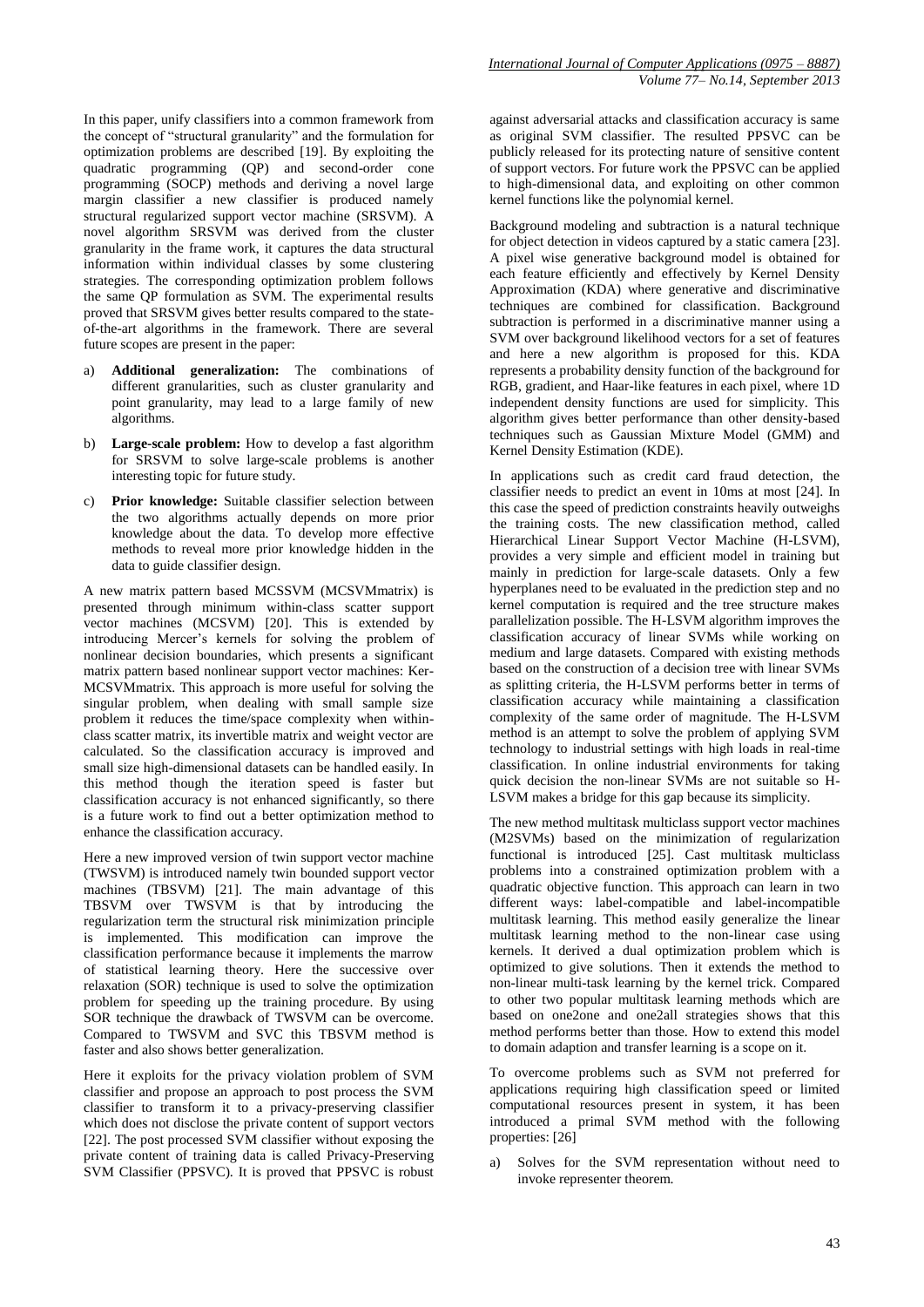- b) Forward and backward selections are combined to approach the final globally optimal solution.
- c) A criterion is introduced for identification of support vectors leading to a much reduced support vector set.

Forward and backward selections are combined to identify the support vector set for the solution SVM. A criterion (threshold) for support vector selection is defined that based on the violation of a point. The proposed algorithm is tested and compared with LIBSVM, SVMPerf and SpSVM (Sparse SVM) on three public benchmark problems and a human activity recognition application and shows that this algorithm gives better results than those algorithms.

Additive kernels include widely used kernels for histogrambased image comparison like intersection and chi-squared kernels [27]. Additive kernel SVMs can offer improvements in accuracy over linear SVMs on a wide variety of tasks while having the same runtime, making them practical for largescale recognition or real-time detection tasks. The proposed technique can be applied to settings where evaluation of weighted additive kernels is required, which include kernelized versions of PCA, LDA, regression, k-means, and also for speeding up the inner loop of SVM classifier training algorithms. An additive kernel is strictly more general than linear kernels and often provides significant improvements. It is widely used in computer vision and this technique has found widespread applications in many classification or detection tasks.

For optimizing the support vector machines performance a general procedure is suggested to produce nonparametric and efficient kernels [28]. This is achieved by finding an empirical and theoretical connection between positive semi-definite matrices and certain metric space properties. This paper suggested a new direction to generate nonparametric and efficient kernels. By implementing several kernels using a large variety of binary real-world and artificial datasets has demonstrated that the kernels generated using the new framework provide a classification rate superior to that of most of the well-known kernels defined thus far. Also this kernel need less training time. In future some open problems can be solved such as proving the generalization of proposition 1 to n×n matrices, determining the necessary and/or sufficient conditions for the decreasing sequences and generalizing the suggested framework to matrices with an arbitrary diagonal.

A new Structural Twin Support Vector Machine (S-TWSVM) is introduced in this paper [29]. Unlike existing methods based on structural information, S-TWSVM uses two hyperplanes to decide the category of new data, of which each model only considers one class's structural information and closer to the class at the same time far away from the other class. This makes S-TWSVM more efficient and improves the capacity of generalization of the algorithm. Theoretical analysis and all experimental results proved that S-TWSVM can more fully exploit this prior structural information to improve the classification accuracy. The extension of semisupervised learning and multi-instance classification can be considered as a future work.

Instance selection methods have been proposed and shown significant efficacy to reduce the training complexity of SVM, but more or less trade off the generalization performance [30]. It presents an instance selection method especially for multiclass problems. The purpose of clustering is to improve the efficiency of instance selection. After experiments on variety

of datasets proved that the proposed method selects fewer instances than most competitive algorithms and provides highest classification accuracy on most datasets. It also performs superiorly for binary problems. The new instance selection method, Multi- Class Instance Selection (MCIS), selects boundary instances as training data for substantially reducing the scale of a multi-class dataset and effectively speeds up the training of SVM models. For determining parameters of MCIS effectively, a simple skill is presented, by which the possible imbalance of training data caused by o-v-r (one versus rest) style can also be controlled. Like other instance selection algorithms, MCIS mainly accelerates the training process of SVM, though it cans also speedup classification additionally due to the reduction of support vectors caused by it.

# **3. SOFT COMPUTING AND SVM**

**Soft Computing** is a branch for building intelligent and wiser machines [31]. Purity of thinking machine intelligence, freedom to work, dimensions, complexity and fuzziness handling capability increases day by day. Soft computing can be categorized in following ways: Fuzzy Logic, Evolutionary Computing, Neural Network, and Machine Learning. **Fuzzy Logic** is the application of fuzzy set theory. It gives a two valued form, i.e. true value as 1 and false value as 0. It allows in linguistic form, the set membership values for making concept imprecise like 'slightly', 'quiet' and 'very'. In **Evolutionary Computing** there are different parts like Genetic Algorithm, Ant Colony Optimization and Swarm Optimization. Genetic Algorithms are adaptive heuristic search algorithm and it is based on natural selection and genetics' evolutionary idea. It is better than conventional AI and it proves more robust. Ant Colony Optimization is used for solving computational problems for reducing the findings of good paths in graphs. It has various applications, like in travelling salesman problem it is used to produce near-optimal solutions. Swarm optimization is a computational method for iteratively optimizing any problem to improve any candidate solution based on given quality measure. **Neural Network**  concept has been evolved from human biological neuron structure. In soft computing, neural network is a type of network includes many simple processors and each processor should have small amount of local memory. The processors work only on the local data and given inputs which they received from connections. Maximum neural network have some training rule for data. It also has potential for parallelism because computations are maximum independent of each other components. **Machine Learning** is a mixture of computational intelligence and applied statistics. It is mainly three types; these are unsupervised learning, supervised learning and reinforcement learning. Again supervised learning can be of three types as follows, classification learning (pattern recognition), function learning (regression estimation) and preference learning. It has several types of techniques like as statistical learning, artificial neural network (ANN), support vector machine etc. Clustering is an unsupervised learning. In soft computing there are many applications of SVM, here a brief idea is given below of SVM in the area of soft computing.

The new proposed algorithm is an extension of previously proposed hard clustering algorithm and this is based on one class support vector machine (OC-SVM) [32]. A new tool also introduced based on expectation-maximization-type soft clustering algorithm. The algorithm is directly kernelizable for using the WOC-SVM. The proposed algorithm gives best result while performing with several state of-the-art methods,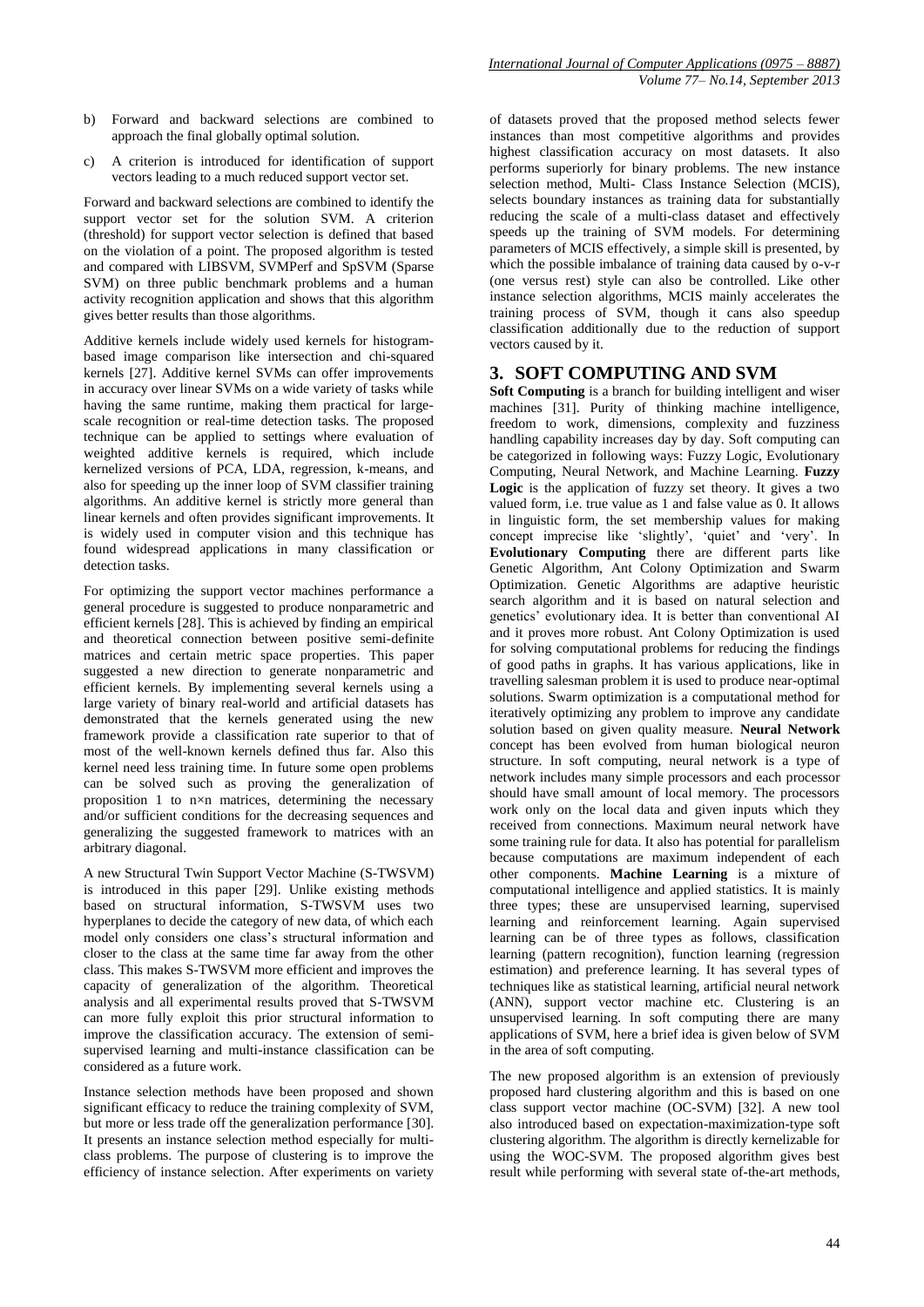like spectral clustering algorithm for Ng and Jordan. It also enables to provide robustness respect to initialization. Performance will depend on choice of the kernel for this method. Presently investigating how to adjust kernel to the data in a more automatic way and there is other scope to development of model selection criteria where number the algorithm can easily select number of clusters in data.

It is a biologically feasible support vector machine [33]. It is a bio-SVM model because instant learning of surprising events and off-line tuning of support vector weights trains the system Emotion-based learning, forgetting trivia, sleep and brain oscillations. This model considered as a mechanism for oneshot low-level trainable pattern recognition in the brain. The present model remain consistent with the gross pattern of observed oscillations in the brain, particularly high frequency cortical oscillations combined with the low frequency olfactory "sniff cycle". Components types and functions are available in nature to build up the Bio-SVM classifier. An advantage of Bio-SVM is that learning modifies only the Oscillating Memory (OM) and not feed forward sensory data pathways. Bio-SVM is a SVM architecture based on biologically inspired components and can be more developed by neural classifiers.

The Laplacian support vector machine considered as an extension of the support vector machine to semi-supervised learning [34]. Here the variant of Laplacian support vector machine capable of feature selection based on functional analysis of variance decomposition. Its advantage over LapSVM is that it can select informative features. Also it can achieve better predictive performance than the LapSVM where there are noise features in data. For future the computation can be made more efficient for this method.

Fuzzy SVMs (FSVMs) is a variant of the SVM algorithm, it has been proposed for handling the problem of outliers and noise [35]. In case of FSVMs, training examples are assigned different fuzzy-membership values based on their importance, and these membership values are incorporated into the SVM learning algorithm to make it less sensitive to outliers and noise. FSVMs can suffer from the problem of class imbalance like the normal SVM algorithm. Here an improved FSVM method is proposed, which is called FSVM-CIL, to learn from imbalanced datasets in the presence of outliers and noise. Here assigned Fuzzy-membership values for training samples to handle both the problems of class imbalance and outliers/noise. Also performed a nonparametric statistical test for validating the significance of performance of the proposed method over the existing CIL methods is considered. From the overall results, it can be concluded that the proposed FSVM-CIL method could give significantly better classification results than the existing imbalance learning methods that is applied for normal SVMs, especially in the presence of outliers/noise in the datasets. As future work, the effectiveness should be checked of the FSVM method with other existing imbalance-learning methods, such as re-sampling techniques, for imbalanced dataset learning.

In one of paper proposed a KFCM-clustering-based FSVM algorithm for classification problems with outliers or noises [36]. The contributions of this paper are as follows. Here at first a common misunderstanding of Gaussian-function-based kernel fuzzy clustering in the high-dimensional feature space is corrected. Then the new kernel fuzzy *c*-means clusteringbased fuzzy SVM algorithm (KFCM-FSVM) algorithm is proposed for classification problems with outliers or noises. The experiments are performed on six benchmarking datasets and four artificial datasets for testing the generalization

performance of the new KFCM-FSVM algorithm. Then the ultimate results show that the KFCM-FSVM algorithm gives better performance and it is more robust than the fuzzy *c*means fuzzy SVM (FCM-FSVM) algorithm based on the FCM clustering in the original input space, SVM, and FSVM for classification problems with outliers or noises. The algorithm is also tested on binary classification problems and it can also be easily applied to multi-classification problems. But it is not useful for large-scale classification problems with outliers or noises. There is another interesting topic that would be to solve the problem for FCM's sensitivity to the initial cluster centroids. The future extension of this KFCM-FSVM algorithm would be to handle the nonlinear function estimation problems with outliers or noises.

To improve the comprehensibility of SVMs, a new rule extraction technique is introduced from SVMs via analyzing the distribution of samples [37]. Here defined the consistent region of samples in terms of classification boundary, and forms a consistent region covering of the sample space. Then a covering algorithm is introduced for extracting compact representation of classes. A rule extraction method is proposed from the SVM to find out that what is black box and how it works. By computing the distance between the sample and the nearest support vector within the same class the consistent region is formed. Then a rule set is found based on the consistent region covering reduction. Experiment results on the artificial and real word datasets show that the new method can improve the comprehensibility effectively without foiling the classification performance compared to the original SVM and is comparable to the direct learning methods and other SVM rule extraction techniques.

# **4. DISCUSSION**

In this paper various topics of data mining and soft computing using SVM are presented. A large research area and many future scopes are available in these fields. In several papers many new methods are introduced for solving various types of problems and the new methods are more helpful in such cases. In case of multi-class classification problems a new support vector based design method is introduced for binary hierarchical classifiers and the new classifier is more efficient in computation. It can be more useful in larger class problems and should give better result from any standard method and it can be also applied for recognition of face, fingerprint, handwritten character etc. Another idea especially for face recognition problem is found, named recursive support vector machine to reduce dimensionality. In this way various works on support vector machines was found. In case of localized support vector machine it constructs multiple linear SVMs to accurately classify a given test example. But in this case computational cost is high because for each test example a unique model must be constructed. To overcome this limitation a new framework is introduced, named profile SVM (PSVM). It works better than KNN and nonlinear SVM. In future by extends this method, it will useful for variety of application domains such as climate modeling and dynamic network analysis. There is a new idea for solving nonstationary problems by using a couple support vector machines. This is a time-adaptive support vector machine, it can generate adaptive classifiers and it can change the learning concept with time. It uses a sequence of classifiers and it shows better result compared to other methods. At present it is being used for fault prediction in critical mechanical systems. In future it may be useful for one-class classification and regression problems. For pattern recognition a new method is introduced named TPMSVM (Twin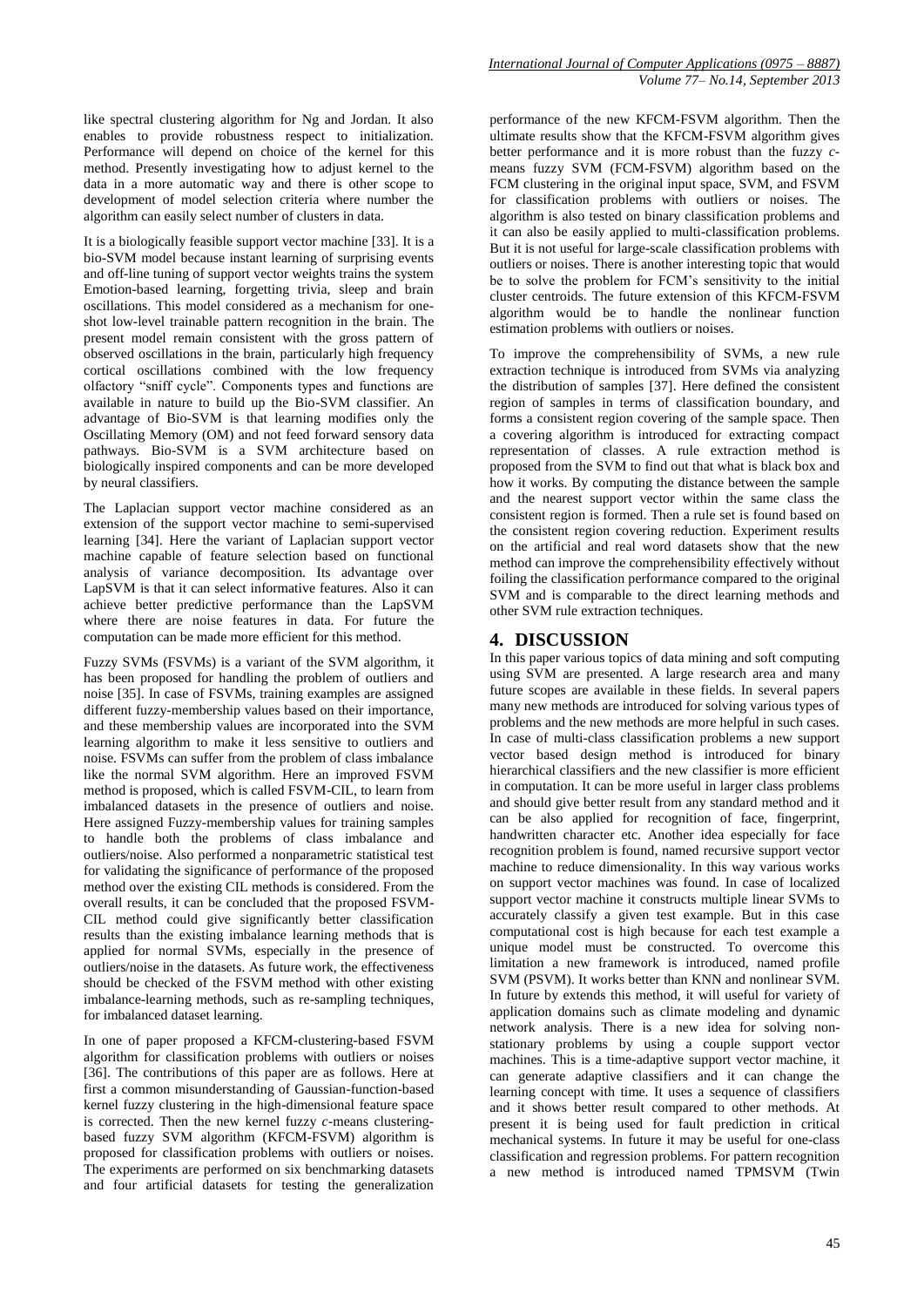Parametric-margin Support Vector Machine), that is an improvement over TWSVM (Twin Support Vector Machine). It has more learning speed than parametric-margin n-support vector machine (par-n-SVM) and is suitable for many cases especially for heteroscedastic error structure data types. But this TPMSVM also loses the sparsity and in future this problem can be improved. Here another improvement is found over the TWSVM and the new method is called twin bounded support vector machines (TBSVM). The main advantage is that in TBSVM, by introducing the regularization term the structural risk minimization principle is implemented here. In TBSVM four parameters are used and parameter selection is so typical so there is a future work to make out this particular problem. For classification another new method is found called structural twin support vector machine (S-TWSVM). It uses two hyperplanes to decide the category of new data. For this a new algorithm S-TWSVM is used. It proves that it is more efficient for classification and it should speed up for better result. For credit card fraud detection the classifier needs to predict an event in 10 ms at most. In this situation the speed of the prediction constraints increases the training costs. For this a new classification method Hierarchical Linear Support Vector Machine (H-LSVM) constructs a decision tree in which the node split is obtained as a Linear Support Vector Machine. It is useful for prediction in large-scale datasets. Because a few hyperplanes are needed for prediction and there do not need any kernel computation because the tree structure makes parallelization. This is an approach for applying the SVM technology in industry real-time classification is needed with high load. In online industrial environments for making quick decision this H-LSVM is really helpful for users. For speeding up the support vector machine fast instance selection is required. In this case to reduce the complexity, a new instance selection method is introduced named Multi-Class Instance Selection (MCIS). This is mainly for multi-class problems. For substantially reducing the scale of a multi-class dataset and to speed up the training of SVM models it selects boundary instances as training data. It also gives better results while performing on binary datasets. In future if MCIS is combined with hierarchical classification technique it can improve classification efficiency of SVM and it can be applied on large number of classes having typical practical problems. This method can also be applied to fuzzy SVM for easy selection of instances.

# **5. CONCLUSION**

SVM based design method binary hierarchical classifier is more efficient in computation for multi-class classification problems like face recognition. Recursive SVM (RSVM) for dimensionality reduction method is another idea for face recognition problems. On-line Independent SVM (OISVM) solve optimization problem by an incremental algorithm with less time and less space and gives better accuracy than standard SVM solution. Pruning SVM method can be used for incremental online training. Fast Nearest Neighbor Condensation classifier (FCNN-SVM) works faster on very large and multidimensional datasets. Improved SV Clustering (iSVC) performs fine on clustering applications. Costsensitive SVM (2v-SVM) smoothed the cross-validation error better than 2C-SVM. Profile SVM (PSVM) method overcome the high computational cost of localized SVM which constructs multiple linear SVMs to accurately classify a given test example. Time-adaptive couple SVM is a new idea for solving non-stationary problems. For pattern recognition a new method, Twin Parametric-Margin SVM (TPMSVM) that is an improvement over Twin SVM (TWSVM). It has more learning speed than Parametric-margin n-SVM (par-n-SVM).

Another improvement is found over the TWSVM and the new method is called Twin Bounded SVM (TBSVM). The Structural Twin SVM (S-TWSVM) uses two hyperplanes to decide the category of new data. Hierarchical Linear SVM (H-LSVM) constructs a decision tree in which the node split is obtained as a linear SVM. It is useful for prediction in largescale datasets. Bio-SVM is a emotion-based learning from brain that modifies only the oscillating memory. FuzzySVM-CIL method learns from imbalanced datasets for handling the problem of outliers and noise. Also Kernel Fuzzy C-Means clustering-based Fuzzy SVM (KFCM-FSVM) algorithm is proposed for classification problems with outliers or noises. Multi-Class Instance Selection (MCIS) method is substantially reduce the scale of a multi-class dataset and to speed up the training of SVM models by selecting boundary instances as training data. At present we are trying to find a new method for combining the MCIS and hierarchical classification technique, so that classification efficiency of SVM can be improved on large datasets.

# **6. REFERENCES**

- [1] V.N. Vapnik, "The Nature of Statistical Learning Theory", Springer-Verlag, New York, 1995.
- [2] Jiawei Han, Micheline Kember, Jian Pei, "Data Mining Concepts and Techniques", 3rd Edition, Morgan Kaufmann, 2012.
- [3] Yu-Chiang Frank Wang, David Casasent, "New support vector-based design method for binary hierarchical classifiers for multi-class classification problems" Neural Networks 21 (2008) 502–510, 2008 Special Issue.
- [4] Qing Tao, Dejun Chu, Jue Wang, "Recursive Support Vector Machines for Dimensionality Reduction" IEEE Transactions on Neural Networks, Vol. 19, No. 1, January 2008.
- [5] Pei-Yi Hao, "New support vector algorithms with parametric insensitive/margin model", Neural Networks 23 (2010) 60-73.
- [6] Minh Hoai Nguyen, Fernando de la Torre, "Optimal feature selection for support vector machines", Pattern Recognition 43 (2010) 584–591.
- [7] Francesco Orabona, Claudio Castellini, Barbara Caputo, LuoJie, Giulio Sandini, "On-line independent support Vector machines', Pattern Recognition 43 (2010) 1402- 1412, ScienceDirect.
- [8] Xun Liang, Senior Member, IEEE, "An Effective Method of Pruning Support Vector Machine Classifiers", IEEE Transactions on Neural Networks, Vol. 21, No. 1, January 2010.
- [9] Fabrizio Angiulli, Annabella Astorino, "Scaling Up Support Vector Machines Using Nearest Neighbor Condensation", IEEE Transactions on Neural Networks, Vol. 21, No. 2, February 2010.
- [10] Chong-Jin Ong, Shiyun Shao, Jianbo Yang, "An Improved Algorithm for the Solution of the Regularization Path of Support Vector Machine", IEEE Transactions on Neural Networks, Vol. 21, No. 3, March 2010.
- [11] Ling Ping, Zhou Chun-Guang, Zhou Xu, "Improved support vector clustering", Engineering Applications of Artificial Intelligence 23 (2010) 552–559, ScienceDirect.